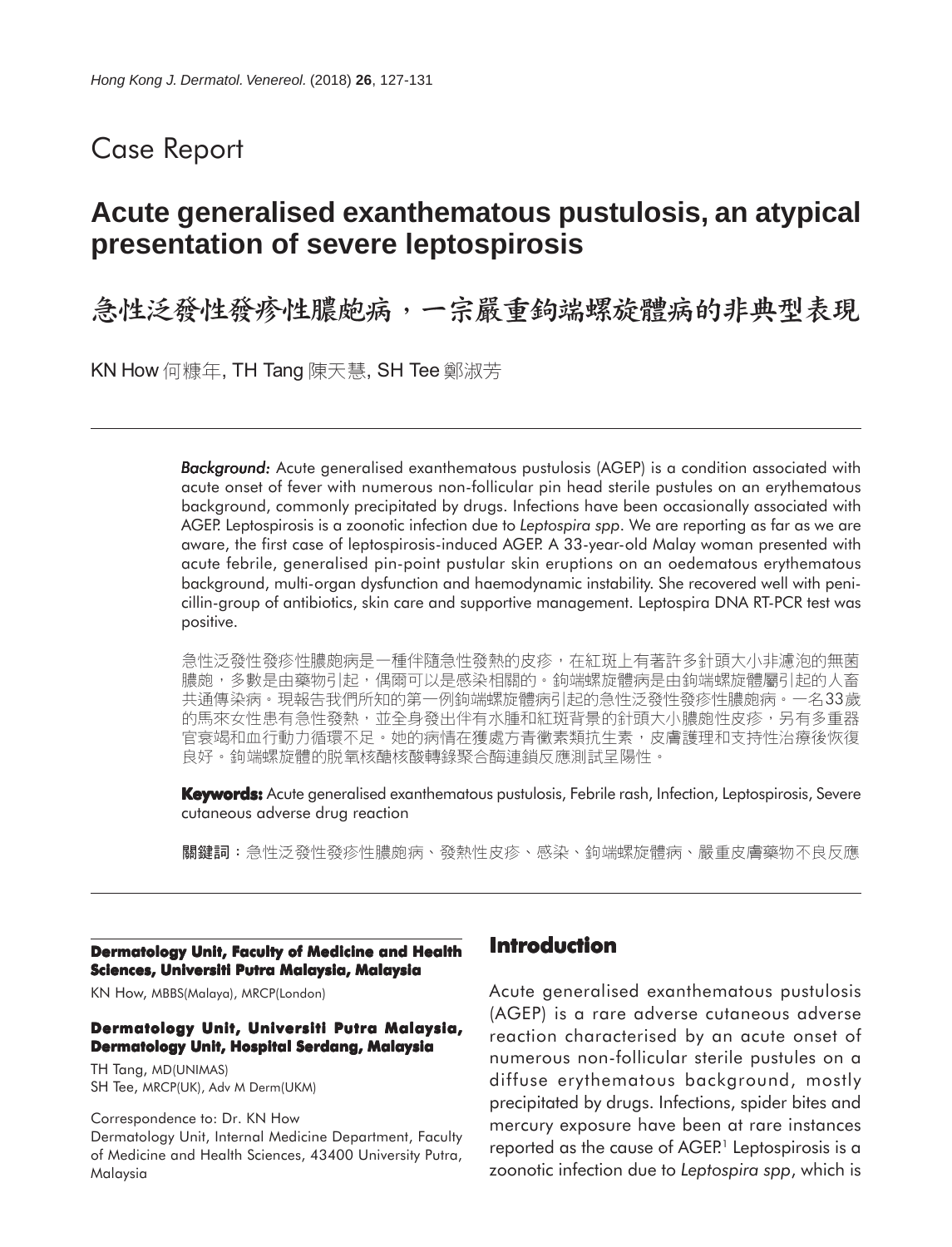underreported in many countries due to a lack of clinical awareness and early diagnostic facilities.2 It may present with variable and non-specific clinical manifestations mimicking other febrile illnesses, including fever, headache, myalgia, conjunctival suffusion, rash(i.e. maculopapular or petechiae), jaundice or other organ involvement. Most of the cases of leptospirosis are mild and self-limiting, while some are severe and potentially fatal. Herein, we report the first occurrence of AGEP triggered by leptospirosis presenting with septic shock and multi-organ dysfunction.

#### **Case presentation**

A 33-year-old Malay woman, with no past significant medical history, presented with fever for three days associated with generalised cutaneous erythema and pruritus for two days. She denied any recent new drug intake before onset of the rash. She had no history of psoriasis or other skin diseases and also had no known drug allergy history. She denied recent travelling and there was no family history of cutaneous disease.

On examination, she was jaundiced, severely dehydrated and lethargic, febrile with a temperature of 40°C, tachycardic (130 beats/ min) and hypotensive (77/50 mmHg). She had bilateral conjunctivitis and generalised nonfollicular distributed pustules on a background of oedematous erythema, mainly over the intertriginous areas (Figures 1 and 2). Oral and genitalia mucosa, scalp and nail examination was unremarkable. Systemic examination was normal. Laboratory studies showed marked leucocytosis  $29.9$  (4.0-11.0x10 $^{9}$ /L) with neutrophilic predominance 28.97 (2.0-7.5x10<sup>9</sup>/L). She suffered from acute kidney injury [Urea: 16.8 (2.5-7.2 mmol/L), creatinine 256 (53-97 µmol/L)], acute liver injury [total bilirubin 99.7 (3.4-20  $\mu$ mol/L), aspartate transaminase 68 (5-34 U/L)] and coagulopathy [INR: 1.48  $(-1.0)$ ]. Platelet count was 186 (150-400x10 $^{\circ}$ /L).

Blood, urine and tissue cultures were negative. *Mycoplasma pneumoniae* serology and *Legionella pneumophila* urine serology were negative.

**Figure 1. Figure 1.** Generalised non-follicular distributed pustules on a background of oedematous erythema,

mainly over the major intertriginous area (neck and

axilla).

**Figure 2.** Closer view over the right axilla, showing crops of pinpoint pustules on a background of oedematous erythema.

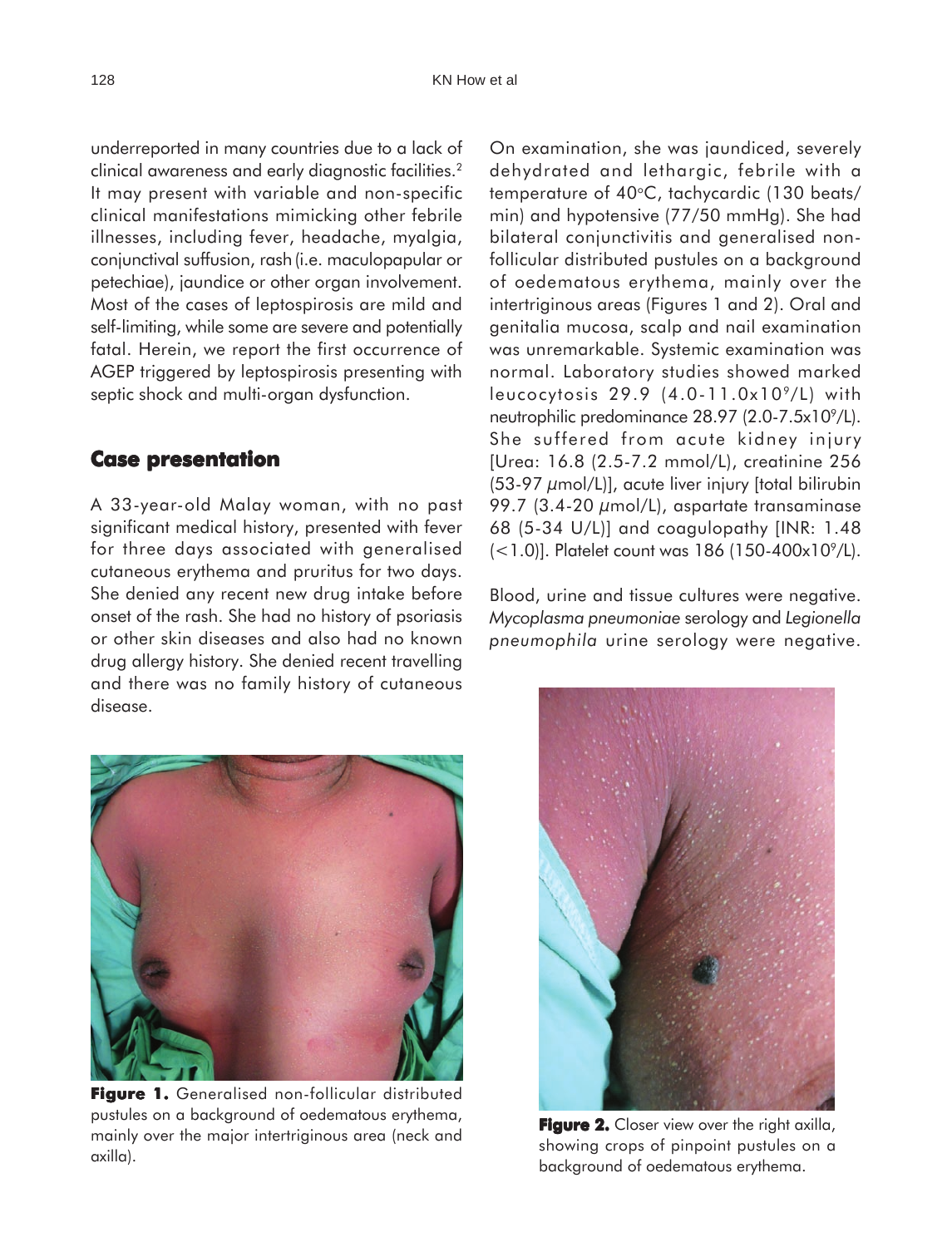Leptospira DNA RT-PCR was positive, consistent with the diagnosis of leptospirosis.

A skin biopsy was performed in view of clinical differential diagnosis of AGEP, pustular psoriasis, subcorneal pustular dermatosis, extensive cutaneous candidiasis and meningococcemia was suspected. Histopathology found spongiform subcorneal pustule with papillary oedema (Figure 3).

Intensive management as per sepsis-6 guideline and a broad spectrum antibiotic, piperacillintazobactam was commenced. For skin care, potassium permanganate was prescribed as an astringent followed by intensive emollients during the desquamation stage. She responded well to the treatment given and became haemodynamically stable after receiving the first dose of intravenous antibiotic. The cutaneous lesions resolved within a few days, followed by widespread desquamation. The antibiotic was changed to amoxicillin-clavulanic acid on day 5, after reviewing her blood culture. She was



**Figure 3.** Epidermis showing spongiosis with neutrophilic pustules within the subcorneal layer. The papillary dermis shows mild neutrophilic and lymphoplasmacytic cell infiltrate with occasional eosinophils (Haematoxylin and eosin stain, original magnification x 200).

discharged well after completion of seven days of antibiotic with no sequelae.

#### **Discussion**

AGEP is frequently known as a severe cutaneous adverse drug reaction (SCAR). It is characterised by numerous tiny pustules on a background of erythematous skin. The commonest drugs leading to AGEP are antibiotics (i.e. pristinamycin, aminopenicillins, quinolones, sulphonamides and macrolides) and antiepileptic medications (e.g. carbamazepine, phenobarbital, phenytoin and lamotrigine).<sup>3</sup> Other drugs that are reported included allopurinol, terbinafine, hydroxychloroquine, and diltiazem.3 Viruses (i.e. *Human parvovirus B19, Cytomegalovirus, Epstein-Barr Virus, Coxsackie and Mumps*), and bacteria (i.e. *Mycoplasma pneumoniae, Chlamydia pneumoniae, Escherichia coli*), have been reported as rare causes of AGEP. As far as we could identify, there are less than 20 case reports.<sup>4-8</sup>

The onset of skin eruption usually develops within hours or up to two days after exposure to the causative agent. It typically starts over the major intertriginous zones, trunk and upper extremities. Nikolsky's sign may be positive during the early stage, when the pustules coalesce, whereas only post-pustular desquamation is observed in the late stage. This condition is often self-limiting and usually resolves spontaneously within two weeks after the causative agents have been removed.

EuroSCAR retrospective AGEP-scoring is a validated, scoring system for the diagnosis of AGEP (Table 1).<sup>9</sup> Summing up the score makes a maximum score of 12 and a minimum of 0. The higher the score, the more likely it is AGEP. Our patient fulfilled all the criteria, scoring a 12, which confirmed the diagnosis of AGEP.

The main differential diagnoses in our case are generalised pustular psoriasis (GPP), subcorneal pustular dermatoses (SPD), extensive cutaneous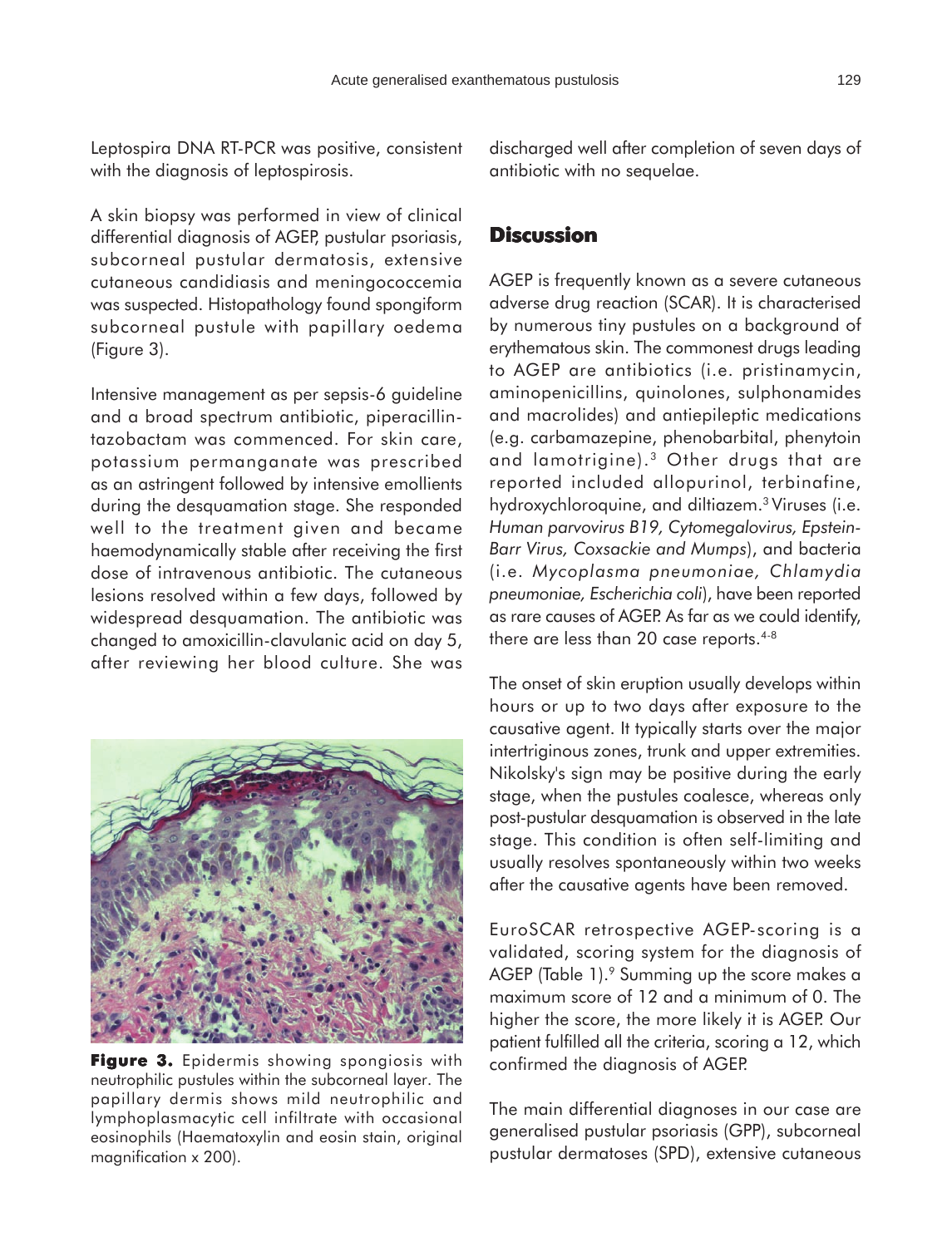| <b>Morphology</b>                                 | <b>POINTS</b>  |
|---------------------------------------------------|----------------|
| <b>Pustules</b>                                   |                |
| Typical                                           | $\overline{2}$ |
| Compatible                                        | 1              |
| Insufficient                                      | 0              |
| Erythema                                          |                |
| Typical                                           | $\overline{2}$ |
| Compatible                                        | 1              |
| Insufficient                                      | 10             |
| <b>Distribution/Pattern</b>                       |                |
| Typical                                           | 2              |
| Compatible                                        | 1              |
| Insufficient                                      | 0              |
| Post-pustular desquamation                        |                |
| Yes                                               | 1              |
| No/Insufficient                                   | 0              |
| Evolution                                         |                |
| <b>Mucosal involvement</b>                        |                |
| Yes                                               | $-2$           |
| No                                                | 0              |
| Acute onset $(< 10$ days)                         |                |
| Yes                                               | 0              |
| No                                                | $-2$           |
| Resolution $(< 15$ days)                          |                |
| Yes                                               | 0              |
| Nο                                                | $-4$           |
| Fever ≥38°C                                       |                |
| Yes                                               | 1              |
| No                                                | 0              |
| Neutrophils $\geq$ 7000/mm <sup>3</sup>           |                |
| Yes                                               | 1              |
| No                                                | 0              |
| <b>Histology</b>                                  |                |
| Other disease                                     | $-10$          |
| No representative/no histology                    | 0              |
| Exocytosis of neutrophils                         | 1              |
| Subcorneal and/or intraepithelial                 | 2              |
| spongiform or not pustule(s) with or              |                |
| without papillary oedema                          |                |
| Spongiform subcorneal and/or                      | 3              |
| intraepithelial pustules with                     |                |
| papillary oedema                                  |                |
| Total score ranges from: 0=no AGEP; 1-4=possible; |                |
| 5-7=probable; 8-12=definite                       |                |

Table 1. EuroSCAR retrospective AGEP scoring-

candidiasis. Cases of GPP usually have a chronic course and histologically, there is acanthosis and papillomatosis. Subcorneal pustular dermatoses is a rare, chronic, relapsing pustular eruption involving the trunk and the intertriginous area. The epidermal and papillary spongiosis in this patient makes the diagnosis of SPD unlikely. Cutaneous candidiasis typically affects immunocompromised patients and fungal bodies should be seen over the subcorneal area histologically. In our case, there was absence of the satellite pustules or maceration on the skin.

The immune-pathogenesis of leptospirosis is the subject of ongoing research. Our body's innate immune system consists of immune cells resident to the local tissue including T cells, dendritic cells, PMNs, mast cells, NK cells and their cytokines. It is postulated that after the *Leptospira spp.* breaches the dermal layer of host system, these cells recognise the *Leptospira* specific receptors to trigger an immune response and phagocytosis.<sup>10</sup> In our case, leptospirosis may have triggered the innate immune system which then activated the cytotoxic T cells resulting the immunological cascade contributing to AGEP.

Leptospirosis is a zoonosis caused by pathogenic spirochaetes of the genus *Leptospira spp.* with feral and domestic animals being the reservoir. Humans are infected through contact of mucous membrane or skin with water, soil or vegetation infected by urine of infected animals. Jaundice, purpuric rashes, cutaneous haemorrhagic rash, continual desquamation and intense pruritus are the common skin manifestations reported. Other than pruritus, our patient presented with AGEP which is an atypical cutaneous manifestation of leptospirosis.

AGEP typically manifests with only fever and neutrophilia. Nevertheless, there have been few reported cases of drug-induced severe AGEP mimicking septic shock.<sup>11,12</sup> The severity of leptospirosis depends on the *Leptospira* strain or serovar involved, inoculum size for the strains;

system $11$